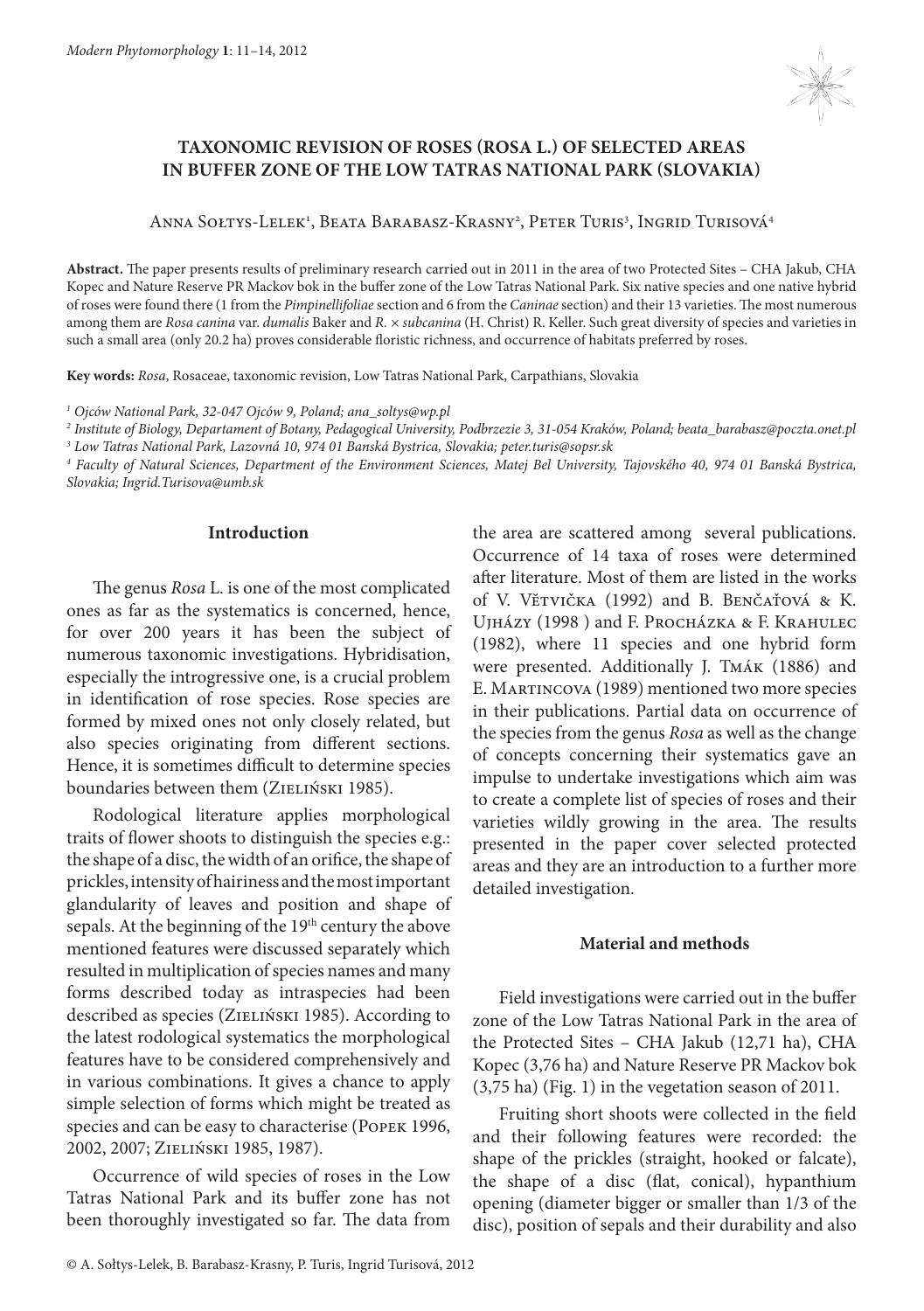

**Fig. 1.** Distribution of study areas: 1 – Protected Site CHA Jakub, 2 – Protected Site CHA Kopec, 3 – Nature Reserve PR Mackov bok. Abbreviations: NAPANT – Low Tatras National Park, Lipt. Hrádok – Liptovský Hrádok, Lipt. Mikuláš – Liptovský Mikuláš.

intensity of hairiness and glandularity of leaves. In case of the leaves, middle and top parts were taken into consideration, while in case of the prickles the top parts of one-year or two-year-old long shoots, which had already completed the process of growth and their prickles were not changing, were studied.

Systematic approach and the nomenclature of the species were adopted after the works of H. Henker (2000), R. Popek (1996, 2002, 2007) and J. Zieliński (1985, 1987). Herbarium material was deposited in the herbarium of the Ojców National Park.

Symbols used in article: CHA – Protected Site, leg. – legit, OPN – Herbarium of the Ojców National Park, PR – Nature Reserve.

### **Results**

Six native species and one native hybrid of wild roses (one of them from section *Pimpinellifoliae* and 6 from section *Caninae*) and their 13 varieties were recorded in the study area.

## **I. Sect.** *Pimpinellifoliae* **DC.**

## **1.** *Rosa spinosissima* L. (syn.: *R. pimpinellifolia* L.)

*R. spinosissima* appears in variety spinosissima which is characterized by simple serrate leaflets and glandular pedicels; 13 records: CHA Jakub, *leg. Sołtys-Lelek*, 20.09.2011 (OPN).

# **II. Sect.** *Caninae* **DC. emend. H. Christ.**

#### **2.** *Rosa dumalis* Bechst. (syn.: *R. vosagiaca* Desp.)

The species was found in the study area in three varieties, distinctly differing in hairiness and serration of leaves.

- var. *afzeliana* (Fr.) Boulenger (syn.: *R. afzeliana*  Fries.) – is characterized by glabrous, simple or doubly serrate leaflets, normally glandless margin. Pedicels usually glabrous; 6 records: CHA Jakub, *leg. Sołtys-Lelek*, 20.09.2011 (OPN); CHA Kopec, *leg. Sołtys-Lelek*, 21.09.2011 (OPN); PR Mackov bok, *leg. Sołtys-Lelek*, 24.09.2011 (OPN).

- var. *dumalis* – is characterized by glabrous, complex serrate leaflets, glandless or  $\pm$  glandular on the underside. Pedicels usually glabrous; 3 records: CHA Jakub, *leg. Sołtys-Lelek*, 20.09.2011 (OPN); PR Mackov bok, *leg. Sołtys-Lelek*, 24.09.2011 (OPN).

- var. *coriifolia* (Fr.) Boulenger (syn.: *R. coriifolia*  Fries.) – simple or doubly serrate leaflets, bilaterally haired or only on the underside; 2 records: CHA Kopec, *leg. Sołtys-Lelek*, 21.09.2011 (OPN); PR Mackov bok, *leg. Sołtys-Lelek*, 24.09.2011 (OPN).

## **3.** *Rosa tomentosa* Sm. var. *tomentosa*

*R. tomentosa* was found in the studied area in one variety, which is characterized by complex serrate leaflets glandular on the underside and glandular pedicels as well; 2 records: CHA Jakub, *leg. Sołtys-Lelek*, 20.09.2011 (OPN).

**4.** *Rosa inodora* Fr. var. *inodora* (syn.: *R. elliptica*  Tausch.)

*R. inodora* occurs in one variety with glabrous, not glandular pedicels; 3 records: CHA Kopec, *leg. Sołtys-Lelek*, 21.09.2011 (OPN); PR Mackov bok, *leg. Sołtys-Lelek*, 24.09.2011 (OPN).

## **5.** *Rosa agrestis* Savi

Found in the study area in four varieties differing in hairiness of the leaflets and the degree of glandularity of pedicels.

- var. *agrestis* – leaflets glabrous or ± haired. Pedicels glabrous; 7 records: CHA Jakub, *leg. Sołtys-Lelek*, 20.09.2011 (OPN); CHA Kopec, *leg. Sołtys-Lelek*, 21.09.2011 (OPN).

- var. *schulzei* R. Keller – leaflets glabrous or ± haired. Pedicels glandular; 5 records: CHA Kopec, *leg. Sołtys-Lelek*, 21.09.2011 (OPN).

- var. *albiflora* (Opiz.) Degen – bilaterally haired leaflets. Not glandular pedicels; 2 records: CHA Kopec, *leg. Sołtys-Lelek*, 21.09.2011 (OPN).

- var. *gizellae* (Borbás) R. Keller – bilaterally haired leaflets. Pedicels glandular; 5 records: CHA Jakub, *leg. Sołtys-Lelek*, 20.09.2011 (OPN); CHA Kopec, *leg. Sołtys-Lelek*, 21.09.2011 (OPN).

## **6.** *Rosa canina* L.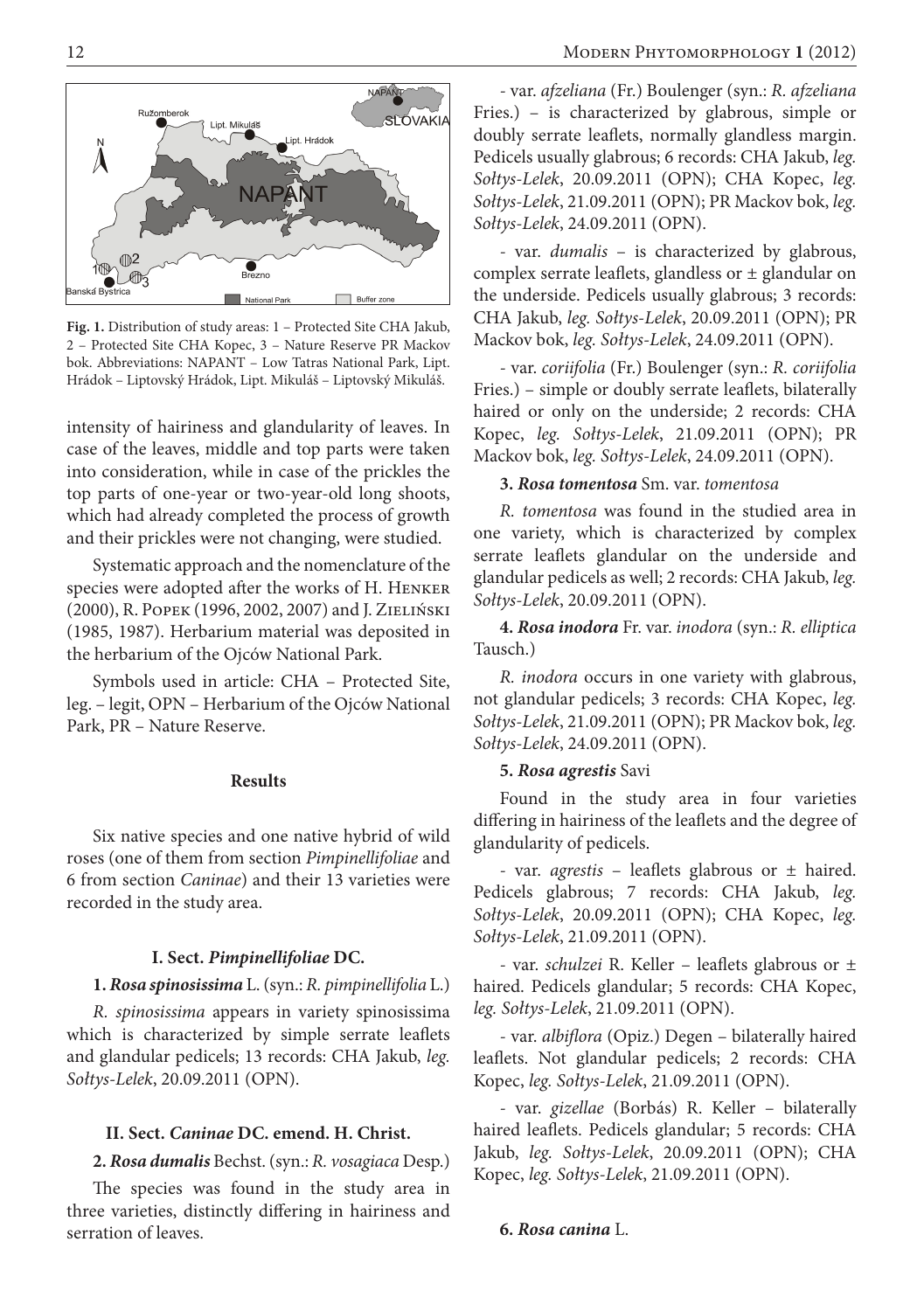*R. canina* occurs in the study area in four varieties, distinctly differing in hairiness and serration of leaves and degree of glandularity of pedicels.

- var. *canina* – glabrous, mostly simple serrate leaflets; 1 record: CHA Kopec, *leg. Sołtys-Lelek*, 21.09.2011 (OPN).

- var. *andegavensis* (Bastard.) Desp. – simple or complex-glandular serrate leaflets, glabrous and pedicels glandular with stalked glands; 2 records: CHA Kopec, *leg. Sołtys-Lelek*, 21.09.2011 (OPN).

- var. *dumalis* Baker – glabrous, doubly or complex serrate leaflets; 61 records: CHA Jakub, *leg. Sołtys-Lelek*, 20.09.2011 (OPN); CHA Kopec, *leg. Sołtys-Lelek*, 21.09.2011 (OPN); PR Mackov bok, *leg. Sołtys-Lelek*, 24.09.2011 (OPN).

- var. *corymbifera* (Borkh.) Boulenger – leaflets bilaterally haired or only on the underside. Pedicels not glandular; 13 records: CHA Jakub, *leg. Sołtys-Lelek*, 20.09.2011 (OPN); CHA Kopec, *leg. Sołtys-Lelek*, 21.09.2011 (OPN).

**7.** *Rosa × subcanina* (H. Christ) R. Keller

*R. × subcanina* is a hybrid form characterized by intermediate features between *R. dumalis* Bechst. and *R. canina* L. This hybrid is separated by some researches (Henker 2000) as independent species; 36 records: CHA Jakub, *leg. Sołtys-Lelek*, 20.09.2011 (OPN); CHA Kopec, *leg. Sołtys-Lelek*, 21.09.2011 (OPN); PR Mackov bok, *leg. Sołtys-Lelek*, 24.09.2011 (OPN).

#### **Discussion and summary**

The investigated area is characterised by abundance of species from the genus *Rosa* L. More than a half of the species that were recorded in the whole region of the Low Tatras National Park occurred in the area which covered only about 20 ha. Roses with exceptionally varied morphological features, especially *R. canina* and *R. agrestis* (4 varieties were distinguished among each of them) occurred there. In case of *R. agestis* all varieties described by Popek (1996) for Central Europe were in the site. The varieties of R. agrestis found in the investigated region are presented in Fig. 2.

*R. canina* features the highest variety among all of the recorded roses. Several hundreds of species currently included into the complex of *R. canina* were described already at the beginning of the 20<sup>th</sup> century. Many of them have already been synonymised at the level of variety e.g.: *R. corymbifera* = *R. canina*

var. *corymbifera*, *R. dumalis* Baker = *R. canina* var. *dumalis* (Popek 1996). The varieties of *R. canina*  which were found in the investigated region are not characterised by a single feature but a group of them (Fig. 3). Similar groups of features are applied to distinguish varieties within other species of roses. Within critical genus like *Rosa*, morphological and geographical diversity of particular species and their varieties can be described only by such comprehensive approach to the features.



**Fig. 2.** Morphological differentiation within the distinguished varieties of *Rosa agrestis* Savi; A – part of long shoot; B, C, D: fruit; E: part of leaf (upperside); F, G, H: part of leaf (underside). Complexes of characteristics: *R. agrestis* var. *agrestis* (A, B, E, F), *R. agrestis* var. *schulzei* (A, C, D, E, F), *R. agrestis* var. *albiflora* (A, B, G, H), *R. agrestis* var. *gizellae* (A, C, D, G, H).



**Fig. 3.** Morphological differentiation within the distinguished varieties of *Rosa canina* L.; A – part of long shoot; B, H: fruit, C - conical disc and styles of a spray type, D – sepal; E, F, G: part of leaf (underside). Complexes of characteristics: *R. canina* var. *dumalis* (A, B, C, D, E), *R. canina* var. *canina* (A, B, C, D, G), *R. canina* var. *corymbifera* (A, B, C, D, F), *R. canina* var. *andegavensis* (A, C, G, H, E).